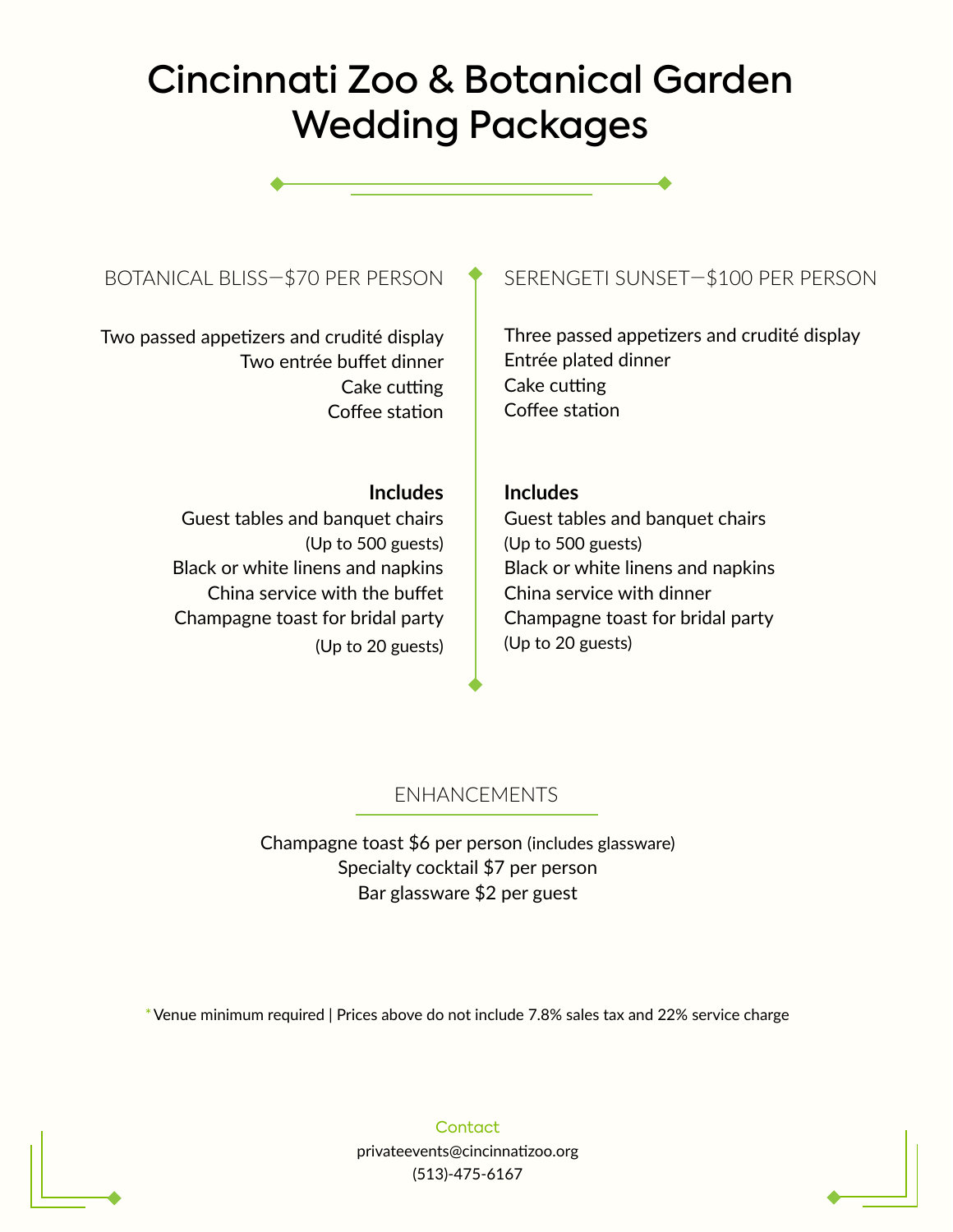# Botanical Bliss

# SEASONAL CRUDITÉ

Chefs' selection of fresh seasonal vegetables served with roasted garlic hummus & green goddess dipping sauce

# PASSED APPETIZERS—SELECT TWO

# **BLT Cups**

Rice cracker cups, roasted tomato, crisp bacon, shaved romaine, Duke's mayo

**Prosciutto Wrapped Asparagus** With balsamic glaze

**Risotto Arancini**  V With fontina cheese & light tomato dipping sauce

**Brie en Croute Raspberry** V Brie in puff pastry with tart raspberry jam

**Chimichurri Hanger Steak** Roasted garlic spread, marinated tomato, grilled bread

**Olive Oil Crostini** VWhipped goat cheese, crispy prosciutto and orange thyme compote

**Sriracha Chicken Meatballs** With grilled bread & Jamaican relish

**Goetta Hushpuppies** Served with curried apple chutney

# SALAD—SELECT ONE

### **Classic Caesar**

Focaccia croutons, baby kale & romaine blend, creamy anchovy Caesar, shaved parmesan

### **Beet Salad**

Roasted and pickled seasonal beets, seasonal local greens, spiced candid nuts, crumbled goat cheese with apple cider dressing

**Arugula Salad** Shaved fennel, shaved parmesan, grape tomato, apple cider dressing

# STARCH—SELECT ONE

**Roasted Garlic Whipped Potatoes**

**French Onion & Swiss Cheese Potato Au Gratin**

**Orange & Chipotle Whipped Sweet Potatoes**

**Pimento Cheese Southern Grits**

# VEGETABLE—SELECT ONE

### **Oven Roasted Asparagus**

**Green Bean Almondine** Shallot, white wine, brown butter vinaigrette

**Roasted Broccolini & Rainbow Cauliflower** With brown butter vinaigrette

# BUFFET ENTRÉE—SELECT TWO

**Chili Relleno**  Roasted poblano, quinoa, roasted corn, black beans & tomatoes, mild ancho chili sauce and raw cashew crema

# **Braised Boneless Short Ribs**

**Herb Crusted Prime Rib** Rosemary beef jus, horseradish sauce

**Chicken Marsala** Melted provolone & marsala reduction

**Prime Oven Roasted Sirloin** Onion straws & demi

**Bouillabaisse** Sustainable seafood, tomato & fennel broth

**Sundried Tomato Pesto Crusted Norwegian Salmon** With roasted garlic crème

**Lemon-herb Quartered Chicken** Thyme jus & fried caper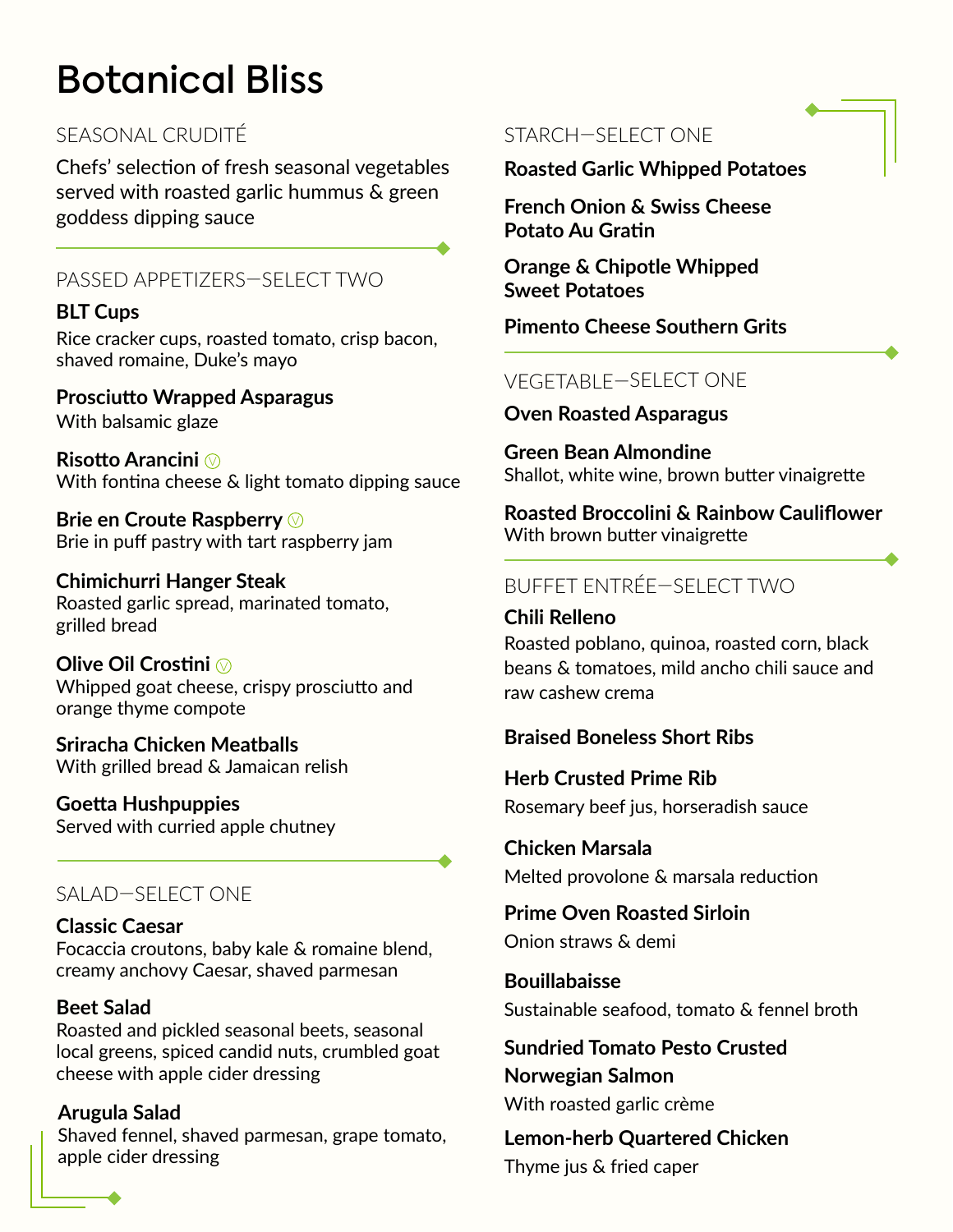# Serengeti Sunset

Chefs' selection of fresh seasonal vegetables served with roasted garlic hummus & green goddess dipping sauce

# PASSED APPETIZERS—SELECT THREE

# **BLT Cups**

Rice cracker cups, roasted tomato, crisp bacon, shaved romaine, Duke's mayo

**Bacon Wrapped Dates** Whipped goat cheese, almond, spicy tomato sauce

# **Parmesan Puffs with Chives**

**Tuna Poke** Jicama round, ginger vinaigrette, wasabi topiko, & shaved chili

**Fried Green Tomato Bites** With buttermilk dill dipping sauce

**Risotto Arancini** V With fontina cheese & light tomato dipping sauce

**Brie en Croute Raspberry** V Brie in puff pastry with tart raspberry jam

### **Chimichurri Hanger Steak** Roasted garlic spread, marinated tomato, grilled bread

**Olive Oil Crostini** VWhipped goat cheese, crispy prosciutto and orange thyme compote

**Cuban Cigar** Roast pork, mustard, ham, pickle dipping sauce

**Sriracha Chicken Meatballs** With grilled bread & Jamaican relish

**Goetta Hushpuppies** Served with curried apple chutney

# SEASONAL CRUDITÉ SALAD—SELECT ONE

### **Classic Caesar**

Focaccia croutons, baby kale & romaine blend, creamy anchovy Caesar, shaved parmesan

### **Beet Salad**

Roasted and pickled seasonal beets, seasonal local greens, spiced candid nuts, crumbled goat cheese with apple cider dressing

### **Arugula Salad**

Shaved fennel, shaved parmesan, grape tomato, apple cider dressing

# PLATED ENTRÉE

**Crisp Pork Belly** Sweet potato & bacon hash, sautéed swiss chard, bourbon cider jus

### **Sesame Seared Tuna** Asian mixed vegetables, sesame basmati rice, green curry broth

**Center-cut Filet** Roasted garlic mashed potatoes, roasted asparagus, bearnaise & red wine demi

**Braised Short Rib** Parmesan risotto, wild mushroom ragu, onion straws, red wine demi, parmesan tuille

**Classic Roasted Chicken** Braised red cabbage, parmesan polenta, thyme jus, gremolata

### **Sundried Tomato Pesto Crusted Norwegian Salmon**

Roasted garlic & rosemary cream, roasted zucchini, squash & red pepper medley, Southern grits

**Bouillabaisse** Sustainable seafood, tomato & fennel broth, fennel relish, crispy potatoes

**Chili Relleno** Roasted poblano, quinoa, roasted corn, black beans & tomatoes, mild ancho chili sauce and raw cashew crema